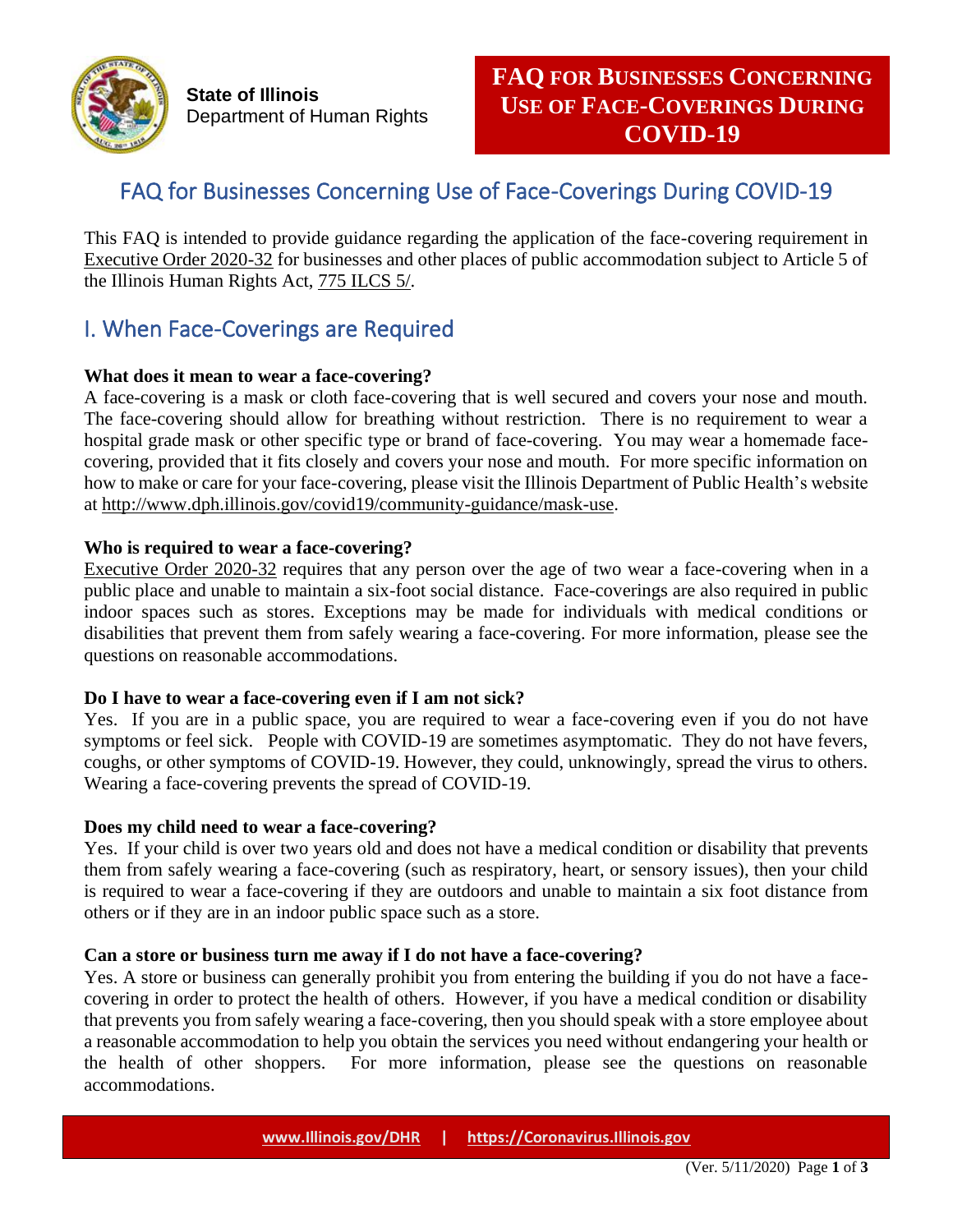

## **Am I required to wear a face-covering if I have already had COVID-19?**

Yes. Even if you have already had COVID-19, you still may be contagious or have the ability to pass the virus to others.

# II. Exceptions and Reasonable Accommodations

# **Can a business require that I remove my face-covering in order to check my identity?**

Yes. There are certain circumstances when you may be required by a business to temporarily remove your face-covering for the purpose of checking identification, such as if you are purchasing alcohol, cannabis, or certain medicine. If you are asked to remove your face-covering in order to check identification, you should stand behind a partition, when present, or at least six feet away from other people and remove your face-covering carefully and without touching your face or the inside of the face-covering. You may ask the business to use hand sanitizer before removing your face-covering.

## **What if I have a medical condition or disability that prevents me from wearing a face-covering?**

If you have a medical condition or disability that prevents you from safely wearing a face-covering, you cannot be required to wear one. However, if you cannot wear one, you will need to request a reasonable accommodation and take extra precautions to protect yourself and others from contracting COVID-19. For more information, please see the questions on reasonable accommodations.

## **What is a reasonable accommodation?**

Though places of public accommodation, including businesses, reserve the right to refuse service to persons unable to comply with the requirement to wear a face-covering, they are required to provide a reasonable accommodation if it does not cause an undue hardship. Businesses are encouraged to inform their customers that there are exceptions to the requirement that all individuals must wear a mask. Individuals should either contact the business to request an accommodation ahead of their visit or do so upon arrival.

The individual and business should discuss a reasonable accommodation that will not cause the business an undue hardship or endanger other individuals. Some examples of accommodations that may be reasonable and not cause undue hardship are:

- a. Provide the individual an opportunity to order by telephone or online and provide pickup at a special register or curbside or deliver to the individual's home.
- b. Arrange for an employee to bring the individual the items for purchase and allow the individual to pay at a special register, over the phone, or at the front of the store.